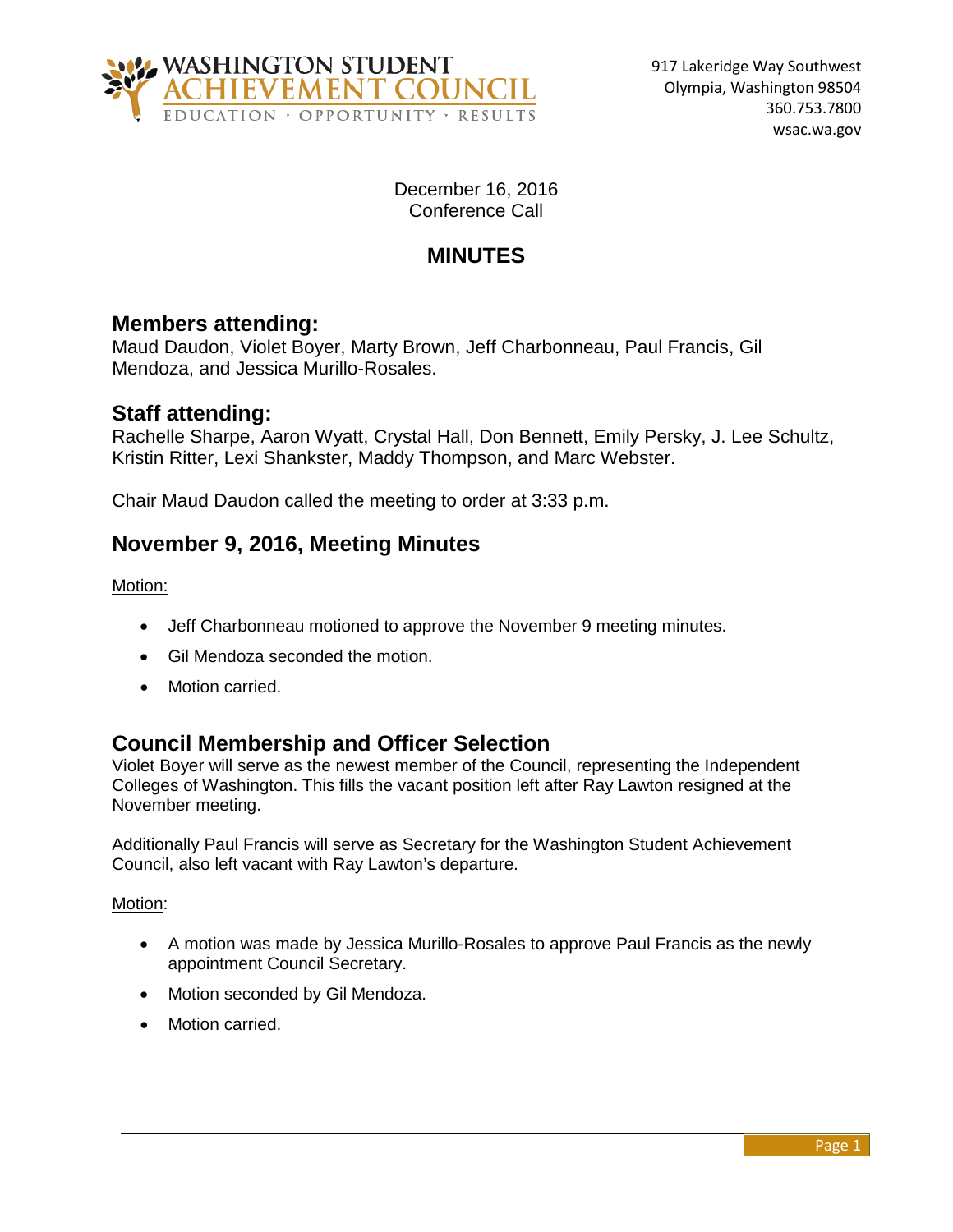### **Bylaws Review Rachelle Sharpe, Acting Executive Director**

Members reviewed clarifying language to sections 3 and 5 of the bylaws for vacancies and terms for Council members.

Bylaws edit one:

#### **3. Vacancies on the Council:**

((Vacancies on the Council shall be filled in the same manner as the original appointments. Appointments to such vacancies shall be limited to the remaining unexpired term. Vacancies among citizen members shall be)) Vacant citizen member positions on the Council are filled by the Governor, subject to Senate confirmation. Citizen members shall have full authority to act prior to Senate confirmation. Vacant sector member positions are selected by their respective appointing organizations.

Appointment of vacant citizen member positions are filled by the Governor and vacant sector member positions are filled by their respective appointing organizations for citizen members to act prior to Senate confirmation is moved to Article 3 from Article 1.

Bylaws edit two:

#### **5. Terms of the Council Officers:**

((The officers of the Council shall each serve one-year terms, but may serve more than one term if elected to do so by the Council. No officer shall serve more than two consecutive one-year terms)) The Council shall hold an annual election of officers at its August meeting each year, or its next regular meeting if the Council does not meet in August in a particular year. An election to fill a vacant officer position shall be held at the next regular or special meeting after the vacancy occurs. A member may be elected to an unlimited number of consecutive one-year terms as a Council officer.

The revised Article 5 clarifies that the election of officers will take place each year in August and at the next meeting after a vacancy occurs in any officer position. RCW 28B.77.005(3) states "the chair shall serve a one-year term but may serve more than one term if selected to do so by the membership."

#### Motion:

- Motion was made to approve the changes to the Bylaws Jeff Charbonneau.
- Motion seconded by Gil Mendoza.
- Motion carried.